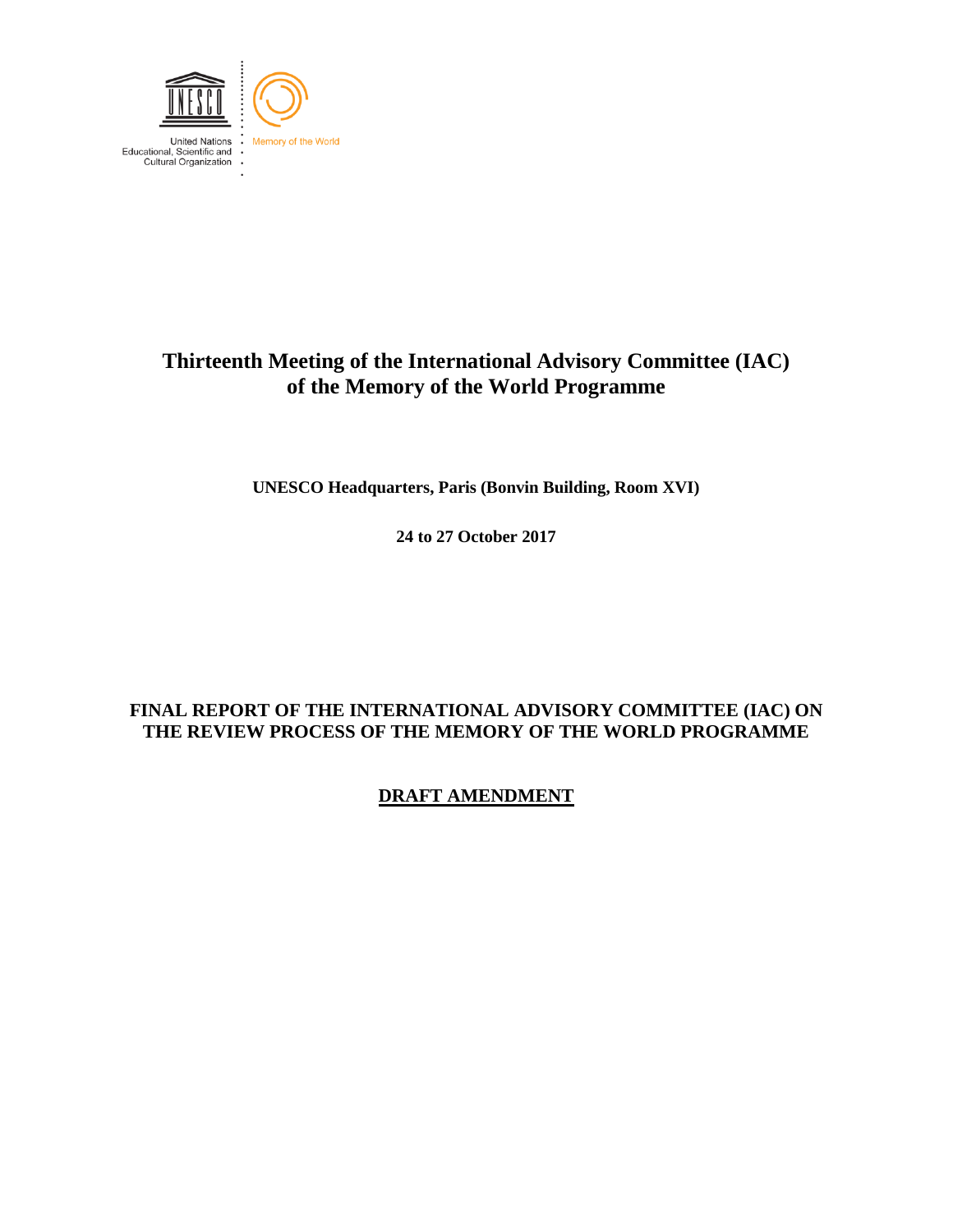

**United Nations** 

Educational, Scientific and **Cultural Organization** 

# **Executive Board**

**Two-hundred and second session**

202 EX/PX/DR.15.8 PARIS, 16 October 2017 Original: English

### **PROGRAMME AND EXTERNAL RELATIONS COMMISSION (PX)**

#### **Item 15: FINAL REPORT OF THE INTERNATIONAL ADVISORY COMMITTEE (IAC) ON THE REVIEW PROCESS OF THE MEMORY OF THE WORLD PROGRAMME**

DRAFT AMENDMENT

Submitted by: The Chairperson of the Executive Board

**The proposed amendments to the draft decision contained in document 202 EX/15 are indicated as follows: insertions in bold and words to be deleted in strikethrough**.

The Executive Board,

- 1. Having examined document 202 EX/15,
- 2. Expresses its appreciation to the **International Advisory Committee** (IAC) for the substantial work on the review of the **Memory of the World** (M**o**OW) Programme;
- 3. Reaffirming the goal of the M**o**OW Programme as expressed by the General Conference in 2015 in the *Recommendation on the preservation of, and access to, documentary heritage including in digital form*,which underlines "the importance of documentary heritage to promote the sharing of knowledge for greater understanding and dialogue, in order to promote peace and respect for freedom, democracy, human rights and dignity", **and considers "at the same time that the preservation of, and long-term accessibility to documentary heritage underpins fundamental freedoms of opinion, expression, and information as human rights";**
- 4. Approves **Notes with appreciation** the IAC Final Report (Annex I) and the recommended revisions to the Statutes of the MOW Programme (Annex II); invites the IAC to continue, in consultation with Member States, the review of the MoW Programme;
- **5. Further takes note with appreciation of the recommended revisions to the Statutes of the IAC and will discuss this further at the 204th session of the Executive Board;**
- **6**. Requests the Director-General to report periodically on the implementation of the MOW Programme. **to engage, in cooperation with Member States, and building on the work produced by the IAC Working Groups, in a comprehensive review of the MoW Programme in the broader context of the above mentioned 2015 Recommendation, and present an action plan for this review to the 204th session of the Executive Board;**